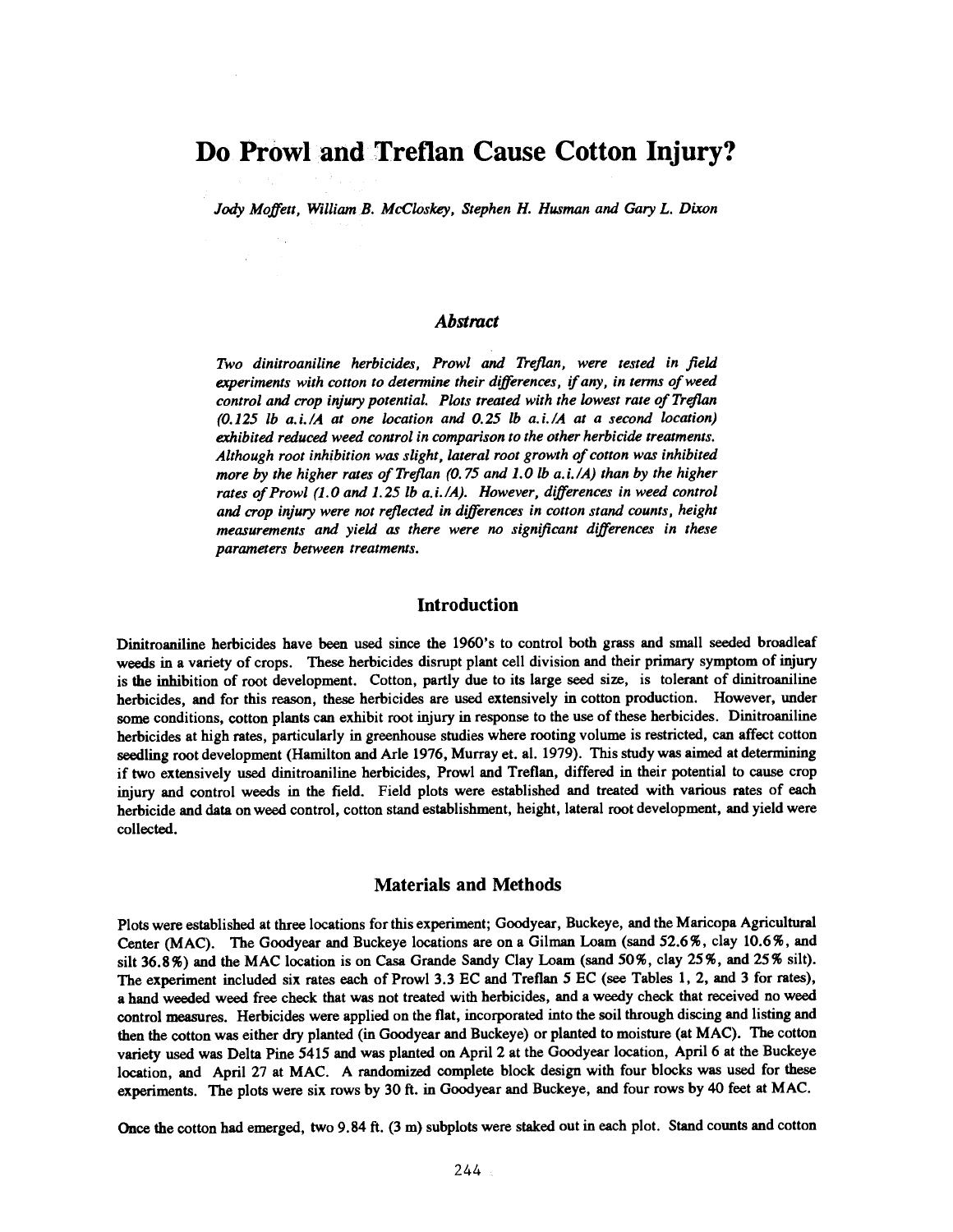heights were measured within these subplots. Stand counts were done on May 17 and 28 at the Goodyear location, May 10 and 28 at the Buckeye location and May 24 and June 8 at MAC. Cotton height measurements were done at the same time as the second stand count. At the MAC location on June 15, when the cotton was about a foot tall, cotton plants from selected plots were dug up with a post -hole digger, their roots carefully washed from the soil and dried, and then visually rated for root development. Four representative plants were taken from plots receiving the three highest Prowl and Treflan rates, and the weed free checks. Visual ratings were made by two observers who compared each group of four samples to roots from the non-herbicide treated weed free check. Visual weed control ratings were made on July 8 at the Goodyear location. In general, few weeds were found in the plots at the Buckeye location so no weed control data was collected. At MAC, counts of the number of pigweed (Amaranthus retroflexus) and Wright groundcherry (Physalis wrightií) in each plot were made on July 26 and used as a measure of weed control. Cotton yield data was collected at the Goodyear location by hand picking 10 ft. in each of the center two rows of selected plots on October 10. Cotton yield data was collected at MAC on October 20 by machine harvesting the center two rows of each plot with a two row picker.

# Results and Discussion

Analysis of variance was used to determine if there were significant differences between the two herbicides, or between the herbicides and the controls, with respect to weed control, cotton stand establishment, height, root growth, and yield. The stand count and cotton height data collected at the Buckeye and Goodyear locations revealed no significant differences between any of the treatments (Tables 1 and 2). Analysis of weed control in the Goodyear experiment indicated that significantly more weeds were found in the plots with the lowest rate of Treflan, however, at use rates in Arizona (0.5 lb a. i. /A or greater for both Prowl and Treflan) both herbicides provided excellent weed control. The weedy check received a lower weed control rating than, any of the herbicide treated plots. A reduction in grass weed control by the lowest rate of Treflan was not significant enough to reduce yields in these plots as cotton yields were similar for all herbicide treated plots. However, weed pressure in the plots receiving no weed control measures was sufficient to cause a reduction in yield (Table 2).

Data from the Maricopa location again indicated no difference between any of the treatments in terms of stand count numbers and height measurements (Table 3). While the highest rate of Treflan appears to exhibit a lower stand count, this value is not significantly different from the other high rates of Treflan or Prowl. Also, this difference is not correlated with a decrease in height or yield, and finally, this reduction is not found at any of the other locations. Overall, pigweed and groundcherry counts at this location were very low but did reveal a greater groundcherry infestation in the plots treated with the lowest rate of Treflan and greater numbers of pigweed in the weedy check as compared to the other treatments (data not shown). Both herbicides inhibited lateral root development compared to the non -herbicide treated check (Table 3). Plants from plots receiving the two highest rates of Treflan exhibited more root injury compared to plants in the Prowl plots (Table 3). But again, the similarity in yield data for all treated plots indicates that differences in root growth inhibition between Prowl and Treflan treated plots were not correlated with yield.

Similarities in stand counts, height measurements and yield found at each location across all treatments indicates that differences in weed control or root injury between Prowl and Treflan are not significant. Despite reduced weed control by the low rate of Treflan, suppression was sufficient to allow for normal yield. The level of root damage under high rates of Treflan was not severe enough to cause any long term damage to the plant. Thus, while differences may exist between Prowl and Treflan, these differences have no measurable effect on cotton establishment and yield under the conditions that these experiments were conducted.

#### References

Hamilton, K.C. and H.F. Arle. 1976. Preplanting applications of dinitroanilines in cotton. Weed Sci. 24:51 -53.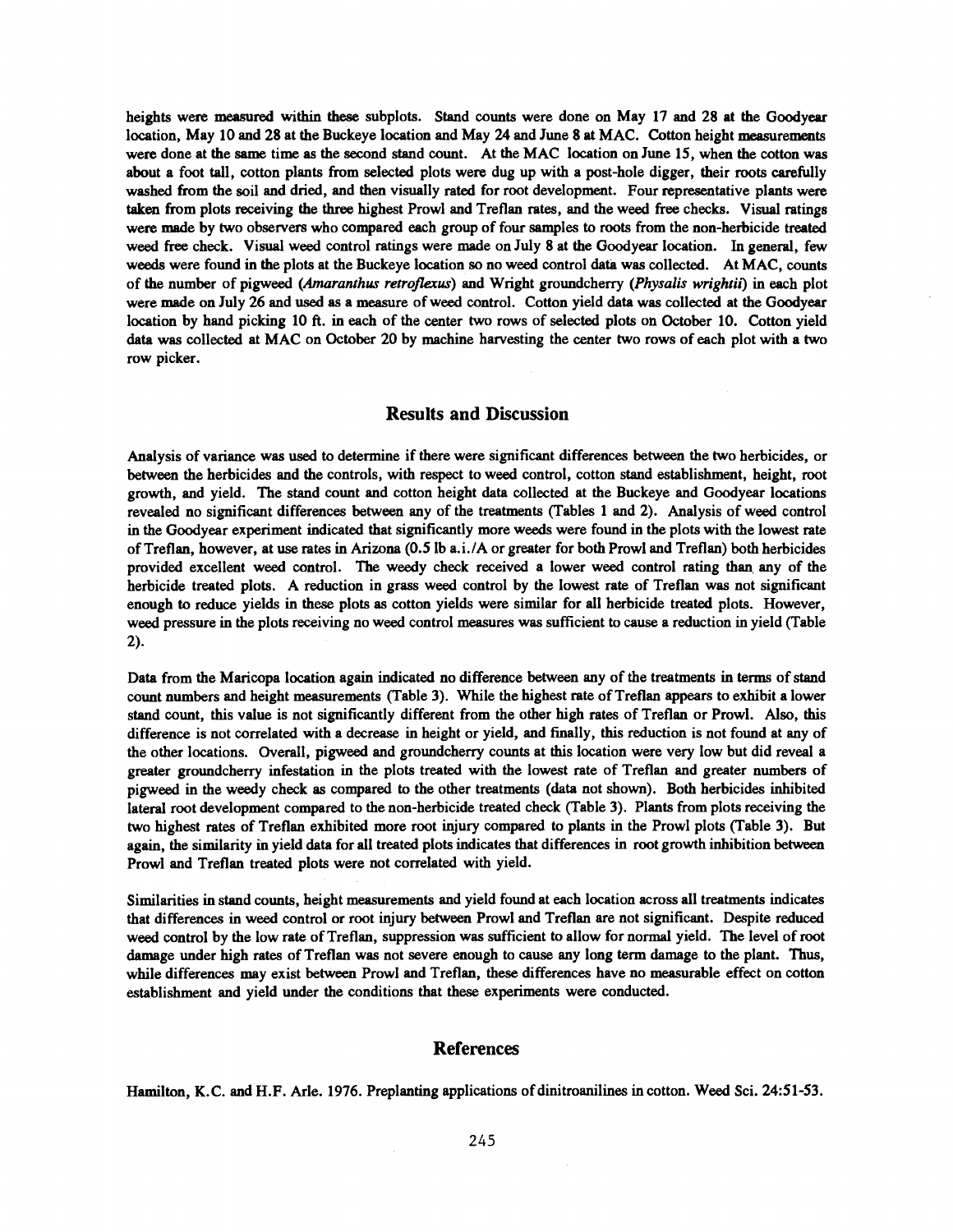Murray, D.S., J.E. Street, J.K. Soteres and G.A. Buchanan. 1979. Growth inhibition of cotton (Gossypium hirsutum) and soybean (Glycine max) roots and shoots by three dinitroaniline herbicides. Weed Sci. 27:336 -342.

| <b>Treatments</b> |             |                                |                  |  |
|-------------------|-------------|--------------------------------|------------------|--|
| Herbicide         | Rate        | <b>Stand Count</b><br>(May 28) | Cotton<br>Height |  |
|                   | (lb a.i./A) |                                | (in)             |  |
| Prowl             | 0.5         | $69a^{1}$                      | 5.02 abc         |  |
|                   | 0.625       | 79 a                           | 5.14 ab          |  |
|                   | 0.75        | 67 a                           | 4.93 abc         |  |
|                   | 0.875       | 74 a                           | 4.60 bc          |  |
|                   | 1.0         | 80 a                           | 5.38 a           |  |
|                   | 1.25        | 74 a                           | 4.86 abc         |  |
| Treflan           | 0.25        | 72 a                           | 5.15 ab          |  |
|                   | 0.375       | 75 a                           | 4.88 abc         |  |
|                   | 0.5         | 75 a                           | 5.16 ab          |  |
|                   | 0.625       | 68 a                           | $4.65$ bc        |  |
|                   | 0.75        | 70 a                           | 4.77 abc         |  |
| $\bullet$         | 1.0         | 66 a                           | 4.39 с           |  |
| Weed Free Check   |             | 69 a                           | 4.88 abc         |  |
| Weedy Check       |             | 79 a                           | 4.97 abc         |  |

Table 1. Cotton Establishment Data from the Buckeye Location.

<sup>1</sup> Values followed by the same letter are not different at the  $p = .05$ probability level using Duncan's Multiple Range Test.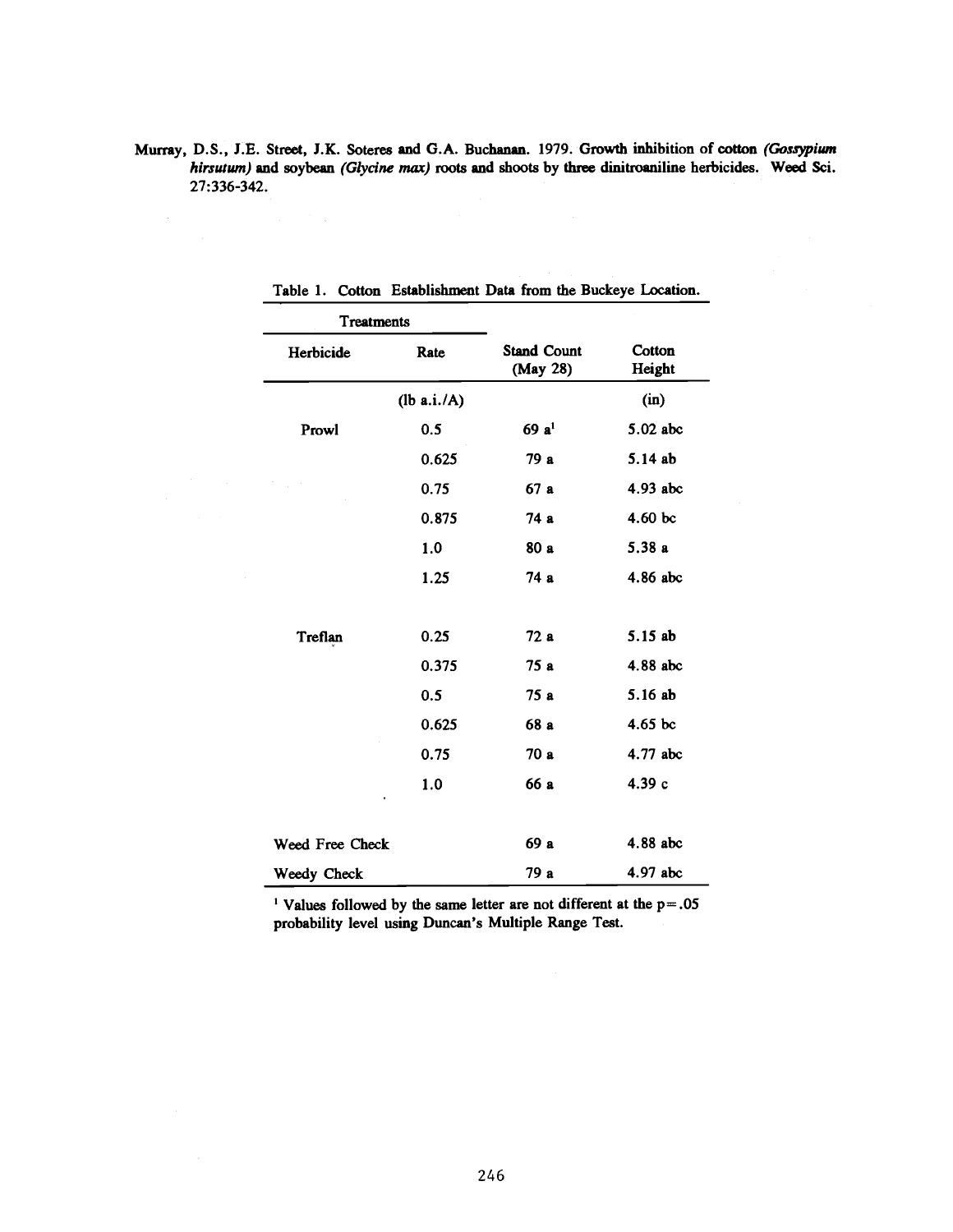| <b>Treatments</b> |             |                                |                   |                              |                      |
|-------------------|-------------|--------------------------------|-------------------|------------------------------|----------------------|
| Herbicide         | Rate        | <b>Stand Count</b><br>(May 28) | Cotton<br>Height  | Weed<br>Control <sup>1</sup> | Seed Cotton<br>Yield |
|                   | (lb a.i./A) |                                | (in)              | (%)                          | (lb/A)               |
| Prowl             | 0.375       | $77$ ab <sup>2</sup>           | 3.90 ab           | 85 ab                        | 4670 a               |
|                   | 0.5         | 83 ab                          | 3.63 <sub>b</sub> | 89 ab                        | 4564 а               |
|                   | 0.625       | 79 ab                          | 3.72 <sub>b</sub> | 96 a                         |                      |
|                   | 0.75        | 74 ab                          | 3.71 <sub>b</sub> | 95 a                         | 4138 a               |
|                   | 0.875       | 86 ab                          | 3.89 ab           | 92 a                         |                      |
|                   | 1.0         | 85 ab                          | 3.78 <sub>b</sub> | 95 a                         | 4137 а               |
| <b>Treflan</b>    | 0.125       | 77 ab                          | 4.04 ab           | 41 c                         | 4164 a               |
|                   | 0.25        | 83 ab                          | 3.90 ab           | 76 b                         | 4329 a               |
|                   | 0.375       | 76 ab                          | 3.93 ab           | 93 a                         |                      |
|                   | 0.5         | 84 ab                          | 3.87 ab           | 94 a                         | 4297 a               |
|                   | 0.625       | 93 a                           | 3.78 <sub>b</sub> | 97 a                         |                      |
|                   | 0.75        | 77 ab                          | 3.70 <sub>b</sub> | 97 a                         | 4209 a               |
| Weed free Check   |             | 70 b                           | 4.32a             |                              |                      |
| Weedy Check       |             | 71 b                           | 3.73 <sub>b</sub> | 3 d                          | 2605 b               |

Table 2. Weed Control, Cotton Establishment, and Yield Data from the Goodyear Location.

<sup>1</sup> 100% Control indicates no weeds. Primary weed species were barnyard grass (Echinochloa crus-galli), and jungle rice (Echinochloa colona), with some yellow foxtail (Setaria glauca).

<sup>2</sup> Values followed by the same letter are not different at the  $p = .05$  probability level using Duncan's Multiple Range Test.